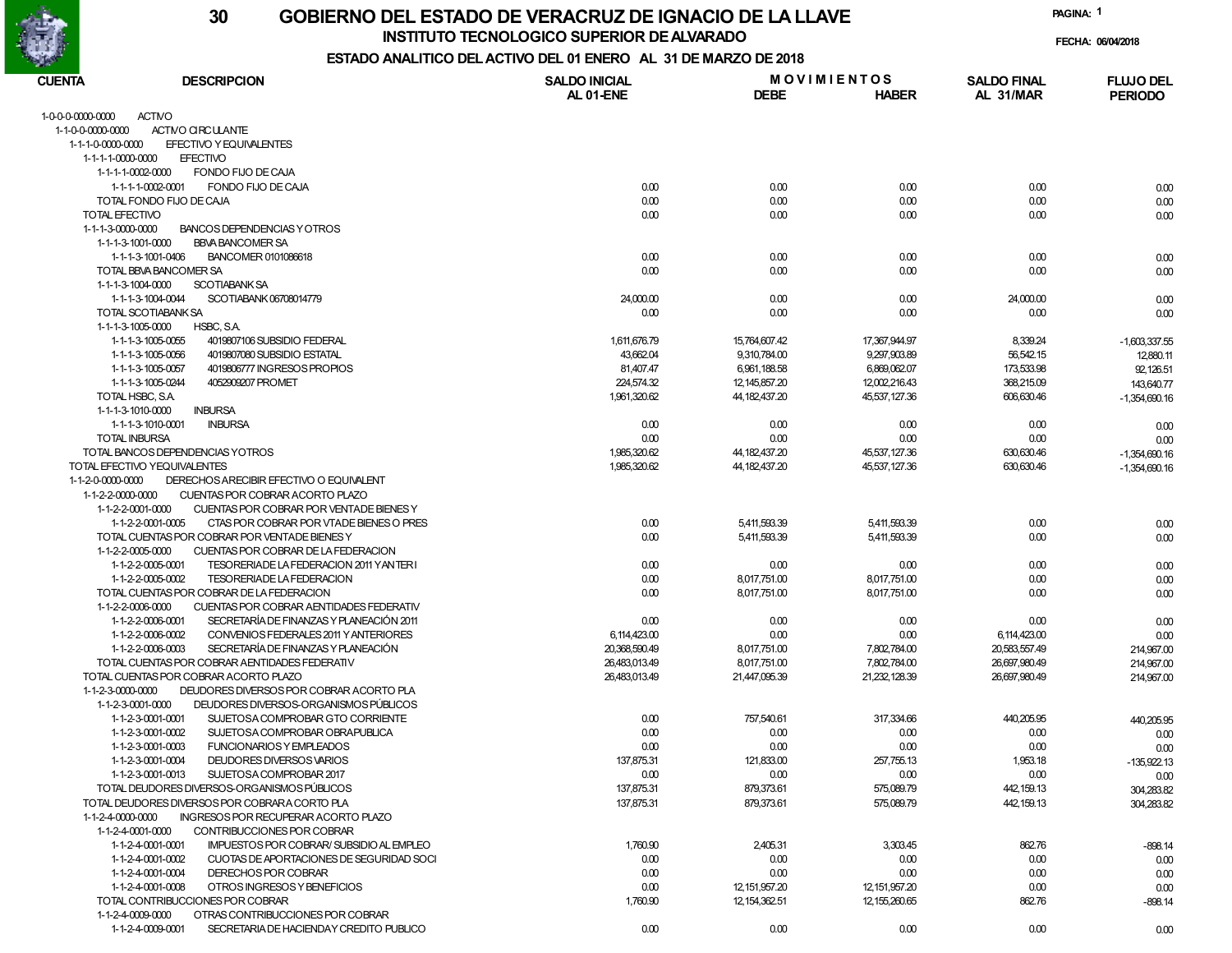

**INSTITUTO TECNOLOGICO SUPERIOR DE ALVARADO**

**PAGINA:2**

**FECHA: 06/04/2018**

| CUENTA<br><b>DESCRIPCION</b>                                                                                  | <b>SALDO INICIAL</b> |                 | <b>MOVIMIENTOS</b> | <b>SALDO FINAL</b> | <b>FLUJO DEL</b> |  |
|---------------------------------------------------------------------------------------------------------------|----------------------|-----------------|--------------------|--------------------|------------------|--|
|                                                                                                               | AL 01-ENE            | <b>DEBE</b>     | <b>HABER</b>       | AL 31/MAR          | <b>PERIODO</b>   |  |
| TOTAL OTRAS CONTRIBUCCIONES POR COBRAR                                                                        | 0.00                 | 0.00            | 0.00               | 0.00               | 0.00             |  |
| TOTAL INGRESOS POR RECUPERARA CORTO PLAZO                                                                     | 1,760.90             | 12, 154, 362.51 | 12,155,260.65      | 862.76             | $-898.14$        |  |
| 1-1-2-5-0000-0000<br>DEUDORES POR ANTIC POS DE LA TESORERIAA                                                  |                      |                 |                    |                    |                  |  |
| 1-1-2-5-0001-0000<br>DEUDORES POR ANTIC POS DE LA TESORERIAA                                                  |                      |                 |                    |                    |                  |  |
| <b>FONDO REVOLVENTE</b><br>1-1-2-5-0001-0001                                                                  | 0.00                 | 25,000.00       | 0.00               | 25,000.00          | 25,000.00        |  |
| TOTAL DEUDORES POR ANTICIPOS DE LA TESORERIAA                                                                 | 0.00                 | 25,000.00       | 0.00               | 25,000.00          | 25,000.00        |  |
| TOTAL DEUDORES POR ANTICIPOS DE LA TESORERIAA                                                                 | 0.00                 | 25,000.00       | 0.00               | 25,000.00          | 25,000.00        |  |
| TOTAL DERECHOSA RECIBIR EFECTIVO O EQUIVALENT                                                                 | 26,622,649.70        | 34,505,831.51   | 33,962,478.83      | 27,166,002.38      | 543,352.68       |  |
| DERECHOS ARECIBIR BIENES O SERVICIOS<br>1-1-3-0-0000-0000                                                     |                      |                 |                    |                    |                  |  |
| 1-1-3-1-0000-0000<br>ANTIC PO A PROVEEDORES POR ADQUISICION D                                                 |                      |                 |                    |                    |                  |  |
| 1-1-3-1-0001-0000<br>ANTIC PO A PROVEEDORES POR ADQUISICION D                                                 |                      |                 |                    |                    |                  |  |
| 1-1-3-1-0001-0001<br>DIVERSOS PROVEEDORES BIENES Y SERVICIOS                                                  | 0.00                 | 0.00            | 0.00               | 0.00               | 0.00             |  |
| TOTALANTICIPO APROVEEDORES POR ADQUISICION D                                                                  | 0.00                 | 0.00            | 0.00               | 0.00               | 0.00             |  |
| TOTALANTICIPO APROVEEDORES POR ADQUISICION D                                                                  | 0.00                 | 0.00            | 0.00               | 0.00               | 0.00             |  |
| 1-1-3-2-0000-0000<br>ANTIC PO A PROVEEDORES POR ADQUISICION D                                                 |                      |                 |                    |                    |                  |  |
| 1-1-3-2-0001-0000<br>ANTIC POA PROVEEDORES PORADQUISICION D                                                   |                      |                 |                    |                    |                  |  |
| 1-1-3-2-0001-0001<br>DIVERSOS PROVEEDORES BIENES INMUEBLES Y                                                  | 0.00                 | 0.00            | 0.00               | 0.00               | 0.00             |  |
| TOTALANTICIPO APROVEEDORES POR ADQUISICION D                                                                  | 0.00                 | 0.00            | 0.00               | 0.00               | 0.00             |  |
| TOTALANTICIPO APROVEEDORES POR ADQUISICION D                                                                  | 0.00                 | 0.00            | 0.00               | 0.00               | 0.00             |  |
| 1-1-3-3-0000-0000<br>ANTIC PO A PROVEEDORES POR ADQUISICION D                                                 |                      |                 |                    |                    |                  |  |
| 1-1-3-3-0001-0000<br>ANTIC PO A PROVEEDORES POR ADQUISICION D                                                 |                      |                 |                    |                    |                  |  |
| 1-1-3-3-0001-0001<br>DIVERSOS PROVEEDORES BIENES INTANGIBLES                                                  | 0.00                 | 0.00            | 0.00               | 0.00               | 0.00             |  |
| TOTALANTICIPO APROVEEDORES POR ADQUISICION D                                                                  | 0.00                 | 0.00            | 0.00               | 0.00               | 0.00             |  |
| TOTALANTICIPO APROVEEDORES POR ADQUISICION D                                                                  | 0.00                 | 0.00            | 0.00               | 0.00               | 0.00             |  |
| 1-1-3-4-0000-0000<br>ANTIC PO A CONTRATISTA POR OBRAPUBACO                                                    |                      |                 |                    |                    |                  |  |
| 1-1-3-4-0001-0000<br>ANT ACONTRATISTA POR OBRAS PUB                                                           |                      |                 |                    |                    |                  |  |
| 1-1-3-4-0001-0001<br>ANTIC PO A CONTRAT BIENES DOMINIO PUBLIC                                                 | 0.00                 | 0.00            | 0.00               | 0.00               | 0.00             |  |
| TOTALANT ACONTRATISTAPOR OBRAS PUB                                                                            | 0.00                 | 0.00            | 0.00               | 0.00               | 0.00             |  |
| ANTIC PO A CONTRAT POR OBRAEN BIENES PR<br>1-1-3-4-0002-0000                                                  | 0.00                 | 0.00            | 0.00               | 0.00               | 0.00             |  |
| TOTALANTICIPO ACONTRATISTA POR OBRAPUBACO                                                                     | 0.00                 | 0.00            | 0.00               | 0.00               | 0.00             |  |
| TOTAL DERECHOSA RECIBIR BIENES O SERVICIOS                                                                    | 0.00                 | 0.00            | 0.00               | 0.00               | 0.00             |  |
| 1-1-5-0-0000-0000<br><b>ALMACENES</b>                                                                         |                      |                 |                    |                    |                  |  |
| 1-1-5-1-0000-0000<br>ALMACEN DE MATERIALES Y SUMINISTROS DE C                                                 |                      |                 |                    |                    |                  |  |
| MATERIALES DE ADMINISTRACIÓN, EMISIÓN DE<br>1-1-5-1-1210-0000                                                 |                      |                 |                    |                    |                  |  |
| MATERIALES DE ADMINISTRACIÓN, EMISIÓN DE<br>1-1-5-1-1210-0001                                                 | 0.00                 | 0.00            | 0.00               | 0.00               | 0.00             |  |
| 1-1-5-1-1210-0006<br>MAT DE ADMINIST, EMISION DE INFORM                                                       | 0.00                 | 0.00            | 0.00               | 0.00               | 0.00             |  |
| TOTAL MATERIALES DE ADMINISTRACIÓN, EMISIÓN DE                                                                | 0.00                 | 0.00            | 0.00               | 0.00               | 0.00             |  |
| ALIMENTOS Y UTENSILIOS<br>1-1-5-1-2220-0000                                                                   |                      |                 |                    |                    |                  |  |
| 1-1-5-1-2220-0001<br>ALIMENTOS Y UTENSILIOS                                                                   | 0.00                 | 0.00            | 0.00               | 0.00               | 0.00             |  |
| 1-1-5-1-2220-0004<br><b>PRODALIMENTICIOS</b>                                                                  | 0.00                 | 0.00            | 0.00               | 0.00               | 0.00             |  |
| TOTALALIMENTOS Y UTENSILIOS                                                                                   | 0.00                 | 0.00            | 0.00               | 0.00               | 0.00             |  |
| MATERIALES Y ARTÍCULOS DE CONSTRUCCIÓN Y<br>1-1-5-1-3240-0000<br>MATERIALES Y ARTÍCULOS DE CONSTRUCCIÓN Y     |                      |                 |                    |                    |                  |  |
| 1-1-5-1-3240-0001                                                                                             | 0.00                 | 0.00            | 0.00               | 0.00               | 0.00             |  |
| MAT YARTICULOS DE CONTRCC Y REPARA 2016<br>1-1-5-1-3240-0006<br>TOTAL MATERIALES YARTÍCULOS DE CONSTRUCCIÓN Y | 0.00                 | 0.00            | 0.00               | 0.00               | 0.00             |  |
| PRODUCTOS QUÍMICOS. FARMACÉUTICOS Y DE L<br>1-1-5-1-4250-0000                                                 | 0.00                 | 0.00            | 0.00               | 0.00               | 0.00             |  |
| PRODUCTOS QUÍMICOS, FARMACÉUTICOS Y DE L<br>1-1-5-1-4250-0001                                                 | 0.00                 | 0.00            | 0.00               | 0.00               |                  |  |
| TOTAL PRODUCTOS QUÍMICOS, FARMACÉUTICOS Y DE L                                                                | 0.00                 | 0.00            | 0.00               | 0.00               | 0.00             |  |
| 1-1-5-1-5260-0000<br>COMBUSTIBLES, LUBRICANTES YADITIVOS                                                      |                      |                 |                    |                    | 0.00             |  |
| 1-1-5-1-5260-0001<br>COMBUSTIBLES, LUBRICANTES YADITIVOS                                                      | 0.00                 | 0.00            | 0.00               | 0.00               |                  |  |
| TOTAL COMBUSTIBLES, LUBRICANTES YADITIVOS                                                                     | 0.00                 | 0.00            | 0.00               | 0.00               | 0.00<br>0.00     |  |
| 1-1-5-1-6270-0000<br>VESTUARIO, BLANCOS, PRENDAS DE PROTECCIÓ                                                 |                      |                 |                    |                    |                  |  |
| 1-1-5-1-6270-0001<br><b>VESTUARIO Y UNIFORMES</b>                                                             | 0.00                 | 0.00            | 0.00               | 0.00               | 0.00             |  |
| 1-1-5-1-6270-0006<br>VESTUARIOS Y UNIFORMES 2016                                                              | 0.00                 | 0.00            | 0.00               | 0.00               | 0.00             |  |
| TOTAL VESTUARIO, BLANCOS, PRENDAS DE PROTECCIÓ                                                                | 0.00                 | 0.00            | 0.00               | 0.00               | 0.00             |  |
| 1-1-5-1-7280-0000<br>MATERIALES Y SUMINISTROS PARA SEGURIDAD                                                  |                      |                 |                    |                    |                  |  |
| 1-1-5-1-7280-0001<br>MATERIALES Y SUMINISTROS PARA SEGURIDAD                                                  | 0.00                 | 0.00            | 0.00               | 0.00               | 0.00             |  |
| TOTAL MATERIALES Y SUMINISTROS PARA SEGURIDAD                                                                 | 0.00                 | 0.00            | 0.00               | 0.00               | 0.00             |  |
| 1-1-5-1-8290-0000<br>HERRAMIENTAS, REFACCIONES YACCESORIOS M                                                  |                      |                 |                    |                    |                  |  |
|                                                                                                               |                      |                 |                    |                    |                  |  |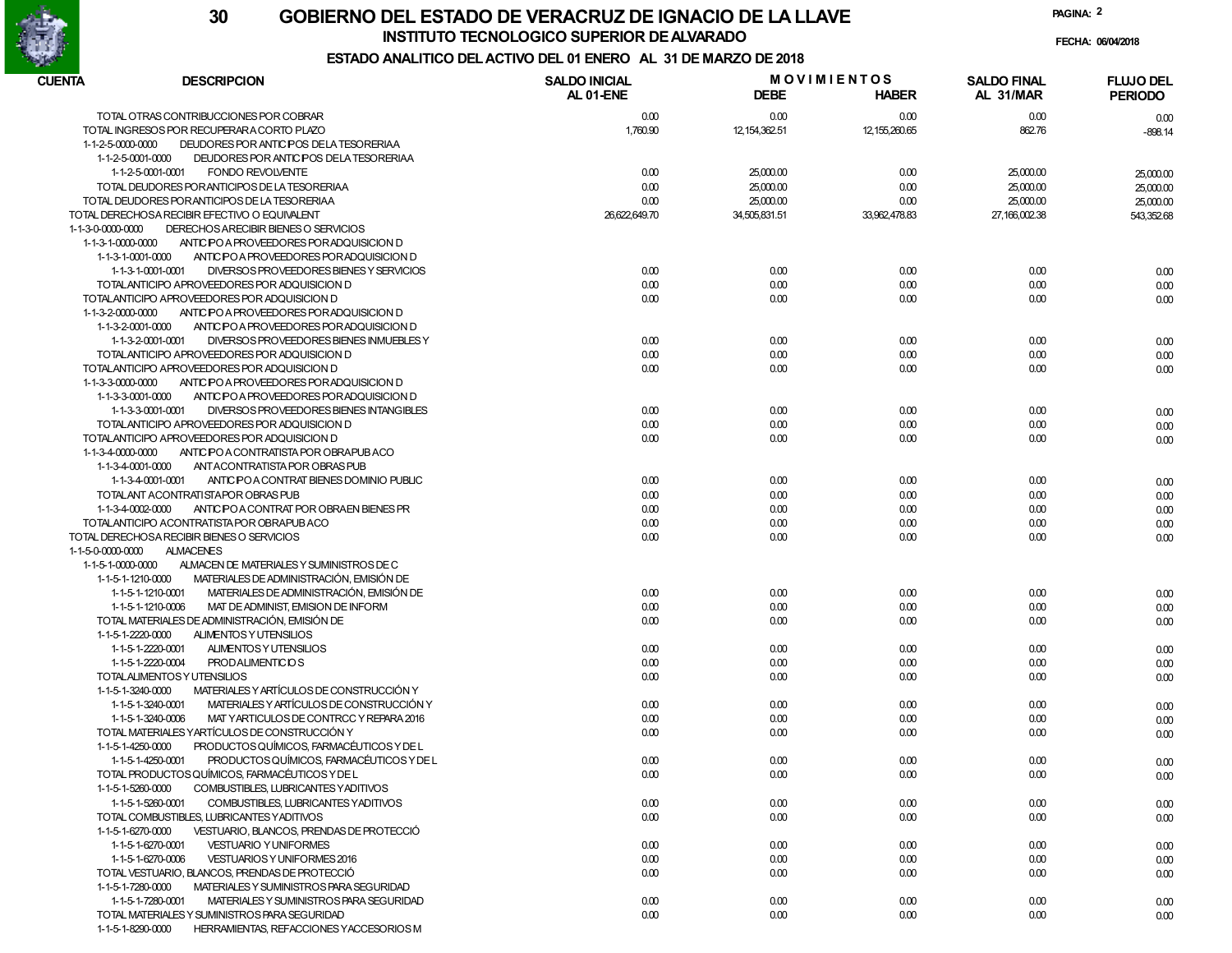

### **GOBIERNO DEL ESTADO DE VERACRUZ DE IGNACIO DE LA LLAVE30INSTITUTO TECNOLOGICO SUPERIOR DE ALVARADO**

**FECHA: 06/04/2018**

**PAGINA:3**

| CUENTA                 | <b>DESCRIPCION</b>                                           | <b>SALDO INICIAL</b> | <b>MOVIMIENTOS</b> |               | <b>SALDO FINAL</b> | <b>FLUJO DEL</b> |  |
|------------------------|--------------------------------------------------------------|----------------------|--------------------|---------------|--------------------|------------------|--|
|                        |                                                              | AL 01-ENE            | <b>DEBE</b>        | <b>HABER</b>  | AL 31/MAR          | <b>PERIODO</b>   |  |
|                        | 1-1-5-1-8290-0001<br>HERRAMIENTAS, REFACCIONES YACCESORIOS M | 0.00                 | 0.00               | 0.00          | 0.00               | 0.00             |  |
|                        | 1-1-5-1-8290-0006<br>HERRAMIENTAS, REFACC YACCESORIOS MENORE | 0.00                 | 0.00               | 0.00          | 0.00               | 0.00             |  |
|                        | TOTAL HERRAMIENTAS, REFACCIONES Y ACCESORIOS M               | 0.00                 | 0.00               | 0.00          | 0.00               | 0.00             |  |
|                        | TOTALALMACEN DE MATERIALESY SUMINISTROS DE C                 | 0.00                 | 0.00               | 0.00          | 0.00               | 0.00             |  |
| <b>TOTALALMACENES</b>  |                                                              | 0.00                 | 0.00               | 0.00          | 0.00               | 0.00             |  |
| TOTALACTIVO CIRCULANTE |                                                              | 28,607,970.32        | 78,688,268.71      | 79,499,606.19 | 27,796,632.84      | $-811,337.48$    |  |
| 1-2-0-0-0000-0000      | ACTIVO NO CIRCULANTE                                         |                      |                    |               |                    |                  |  |
| 1-2-3-0-0000-0000      | BIENES INMUEBLES, INFRAESTRUCTURAY CONS                      |                      |                    |               |                    |                  |  |
| 1-2-3-1-0000-0000      | <b>TERRENOS</b>                                              |                      |                    |               |                    |                  |  |
| 1-2-3-1-1581-0000      | <b>TERRENOS</b>                                              |                      |                    |               |                    |                  |  |
|                        | TERRENOS PARA LACONSTRUCCIÓN DE INMUEBL                      |                      |                    |               |                    |                  |  |
| <b>TOTAL TERRENOS</b>  | 1-2-3-1-1581-0002                                            | 829, 125.00          | 0.00               | 0.00          | 829, 125.00        | 0.00             |  |
|                        |                                                              | 829, 125.00          | 0.00               | 0.00          | 829, 125.00        | 0.00             |  |
| TOTAL TERRENOS         |                                                              | 829, 125.00          | 0.00               | 0.00          | 829, 125.00        | 0.00             |  |
| 1-2-3-3-0000-0000      | EDIFICIOS NO HABIATACIONALES                                 |                      |                    |               |                    |                  |  |
| 1-2-3-3-1583-0000      | EDIFICIOS NO HABITACIONALES                                  |                      |                    |               |                    |                  |  |
|                        | 1-2-3-3-1583-0001<br>ADQUISICION DE ED FICIOSY LOCALES       | 4,424,640.00         | 0.00               | 0.00          | 4,424,640.00       | 0.00             |  |
|                        | TOTAL EDIFICIOS NO HABITACIONALES                            | 4,424,640.00         | 0.00               | 0.00          | 4,424,640.00       | 0.00             |  |
|                        | TOTAL EDIFICIOS NO HABIATA CIONALES                          | 4,424,640.00         | 0.00               | 0.00          | 4,424,640.00       | 0.00             |  |
| 1-2-3-6-0000-0000      | CONSTRUCCION EN PROCESO EN BIENES PROPIO                     |                      |                    |               |                    |                  |  |
| 1-2-3-6-2622-0000      | EDIFICACION NO HABITACIONAL                                  |                      |                    |               |                    |                  |  |
|                        | 1-2-3-6-2622-0001<br>EDIFICACION NO HABITACIONAL             | 3,753,527.75         | 0.00               | 0.00          | 3.753.527.75       | 0.00             |  |
|                        | TOTAL EDIFICACION NO HABITACIONAL                            | 3,753,527.75         | 0.00               | 0.00          | 3,753,527.75       | 0.00             |  |
|                        | TOTAL CONSTRUCCION EN PROCESO EN BIENES PROPIO               | 3,753,527.75         | 0.00               | 0.00          | 3,753,527.75       | 0.00             |  |
|                        | TOTAL BIENES INMUEBLES. INFRAESTRUCTURAY CONS                | 9,007,292.75         | 0.00               | 0.00          | 9,007,292.75       | 0.00             |  |
| 1-2-4-0-0000-0000      | <b>BIENES MUEBLES</b>                                        |                      |                    |               |                    |                  |  |
| 1-2-4-1-0000-0000      | MOBILIARIO Y EQUIPO DEADMINISTRACIÓN                         |                      |                    |               |                    |                  |  |
| 1-2-4-1-1511-0000      | MUEBLES DE OFICINA Y ESTANTERÍA                              |                      |                    |               |                    |                  |  |
|                        | 1-2-4-1-1511-0001<br>MOBILIARIO Y EQUIPO DE OFICINA          | 2,285,479.93         | 2,454.19           | 0.00          | 2,287,934.12       | 2,454.19         |  |
|                        | TOTAL MUEBLES DE OFICINAY ESTANTERÍA                         | 2,285,479.93         | 2,454.19           | 0.00          | 2,287,934.12       | 2,454.19         |  |
| 1-2-4-1-2512-0000      | MUEBLES, EXCEPTO DE OFICINAY ESTANTERÍA                      |                      |                    |               |                    |                  |  |
|                        | 1-2-4-1-2512-0001<br><b>OTROS MUEBLES</b>                    | 90, 141.51           | 0.00               | 0.00          | 90, 141.51         | 0.00             |  |
|                        | TOTAL MUEBLES, EXCEPTO DE OFICINA Y ESTANTERÍA               | 90, 141.51           | 0.00               | 0.00          | 90, 141.51         | 0.00             |  |
| 1-2-4-1-3515-0000      | EQUIPO DE CÓMPUTO Y DETECNOLOGÍAS DE LA                      |                      |                    |               |                    |                  |  |
|                        | <b>BIENES INFORMÁTICOS</b><br>1-2-4-1-3515-0001              | 4,987,917.90         | 32,022.80          | 0.00          | 5,019,940.70       | 32,022.80        |  |
|                        | TOTAL EQUIPO DE CÓMPUTO Y DE TECNOLOGÍAS DE LA               | 4,987,917.90         | 32,022.80          | 0.00          | 5,019,940.70       |                  |  |
|                        |                                                              |                      |                    |               |                    | 32,022.80        |  |
| 1-2-4-1-9519-0000      | OTROS MOBILIARIOS Y EQUIPOS DEADMINISTR                      | 0.00                 | 0.00               | 0.00          | 0.00               | 0.00             |  |
|                        | TOTAL MOBILIARIO YEQUIPO DE ADMINISTRACIÓN                   | 7,363,539.34         | 34,476.99          | 0.00          | 7,398,016.33       | 34,476.99        |  |
| 1-2-4-2-0000-0000      | MOBILIARIO Y EQUIPO EDUCACIONAL RECREATI                     |                      |                    |               |                    |                  |  |
| 1-2-4-2-1521-0000      | EQUIPO AUDIOVISUAL                                           |                      |                    |               |                    |                  |  |
|                        | 1-2-4-2-1521-0001<br><b>EQUIPO AUDIOVISUAL</b>               | 571,365.75           | 0.00               | 0.00          | 571,365.75         | 0.00             |  |
|                        | TOTAL EQUIPO AUDIOVISUAL                                     | 571,365.75           | 0.00               | 0.00          | 571,365.75         | 0.00             |  |
| 1-2-4-2-2522-0000      | APARATOS DEPORTIVOS                                          |                      |                    |               |                    |                  |  |
|                        | 1-2-4-2-2522-0001<br><b>EQUIPOS DEPORTIVOS</b>               | 1,890.00             | 0.00               | 0.00          | 1,890.00           | 0.00             |  |
|                        | TOTALAPARATOS DEPORTIVOS                                     | 1,890.00             | 0.00               | 0.00          | 1,890.00           | 0.00             |  |
| 1-2-4-2-3523-0000      | CÁMARAS FOTOGRÁFICAS Y DE VIDEO                              |                      |                    |               |                    |                  |  |
|                        | EQUIPO FOTOGRÁFICO<br>1-2-4-2-3523-0001                      | 8,456.03             | 25,999.00          | 0.00          | 34,455.03          | 25,999.00        |  |
|                        | TOTAL CÁMARAS FOTOGRÁFICASY DE VIDEO                         | 8,456.03             | 25,999.00          | 0.00          | 34,455.03          | 25,999.00        |  |
| 1-2-4-2-9529-0000      | OTRO MOBILIARIO Y EQUIPO EDUCACIONALY R                      |                      |                    |               |                    |                  |  |
|                        | 1-2-4-2-9529-0001<br>EQUIPOS RECREATIVOS                     | 212, 185.74          | 0.00               | 0.00          | 212, 185.74        | 0.00             |  |
|                        | 1-2-4-2-9529-0002<br><b>INSTRUMENTOS MUSICALES</b>           | 37,054.94            | 0.00               | 0.00          | 37,054.94          | 0.00             |  |
|                        | 1-2-4-2-9529-0003<br>MUEBLES ESCOLARES                       | 1,269,395.29         | 0.00               | 0.00          | 1,269,395.29       | 0.00             |  |
|                        | TOTAL OTRO MOBILIARIO YEQUIPO EDUCACIONAL YR                 | 1,518,635.97         | 0.00               | 0.00          | 1,518,635.97       | 0.00             |  |
|                        | TOTAL MOBILIARIO YEQUIPO EDUCACIONAL RECREATI                | 2,100,347.75         | 25,999.00          | 0.00          | 2,126,346.75       | 25,999.00        |  |
| 1-2-4-3-0000-0000      | EQUIPO E INSTRUMENTAL MÉDICO Y DE LABORA                     |                      |                    |               |                    |                  |  |
| 1-2-4-3-1531-0000      | EQUIPO MÉDICO Y DE LABORATORIO                               |                      |                    |               |                    |                  |  |
|                        | 1-2-4-3-1531-0001<br>EQUIPO MÉDICO Y DE LABORATORIO          | 24,858.80            | 0.00               | 0.00          | 24,858.80          | 0.00             |  |
|                        | TOTAL EQUIPO MÉDICO YDE LABORATORIO                          | 24,858.80            | 0.00               | 0.00          | 24,858.80          | 0.00             |  |
| 1-2-4-3-2532-0000      | INSTRUMENTAL MÉDICO Y DE LABORATORIO                         |                      |                    |               |                    |                  |  |
|                        | 1-2-4-3-2532-0001<br>INSTRUMENTAL MÉDICO Y DE LABORATORIO    | 0.00                 | 0.00               | 0.00          | 0.00               | 0.00             |  |
|                        |                                                              |                      |                    |               |                    |                  |  |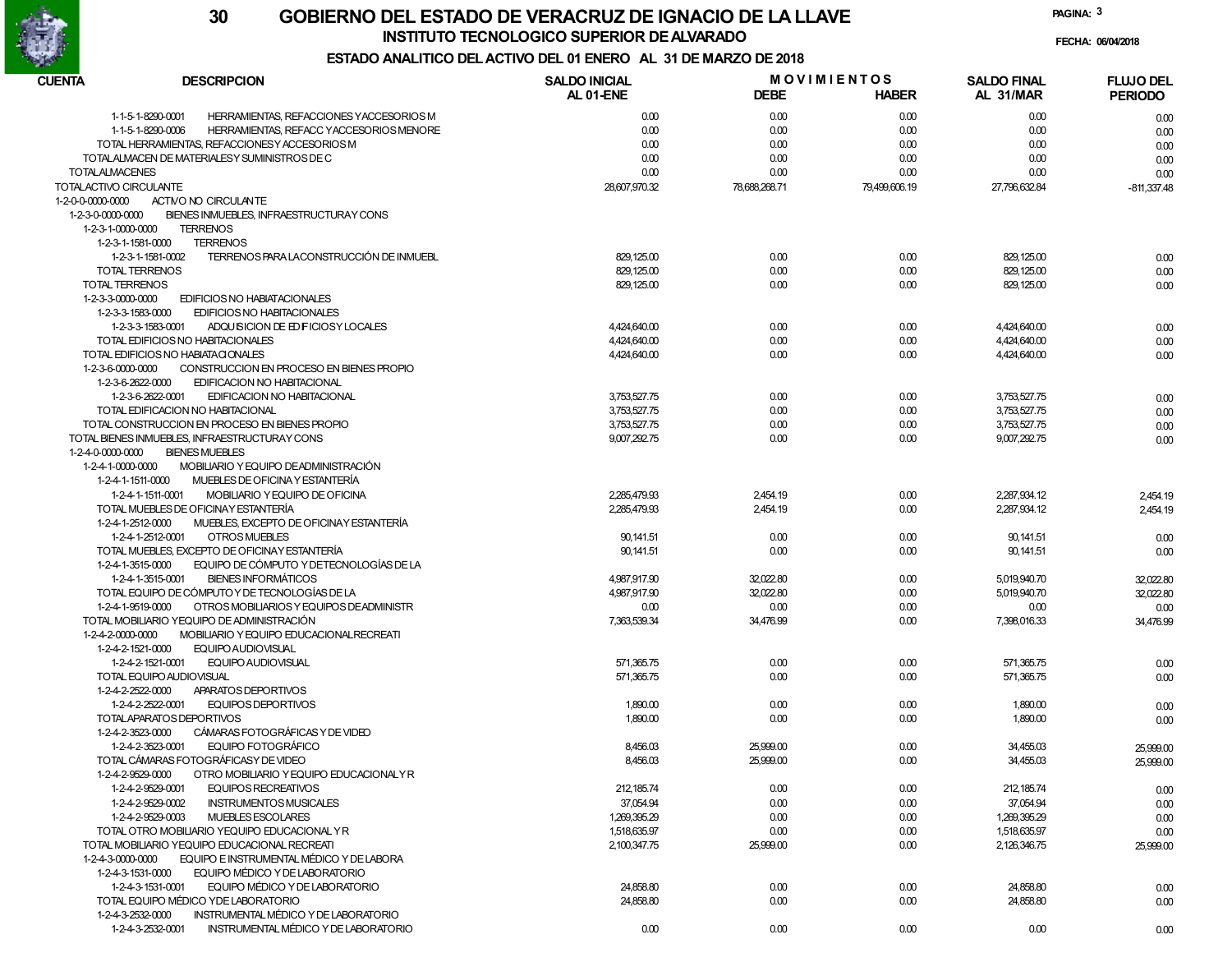

### **GOBIERNO DEL ESTADO DE VERACRUZ DE IGNACIO DE LA LLAVE30INSTITUTO TECNOLOGICO SUPERIOR DE ALVARADO**

**FECHA: 06/04/2018**

### **ESTADO ANALITICO DEL ACTIVO DEL 01 ENERO AL 31 DE MARZO DE 2018**

| CUENTA<br><b>DESCRIPCION</b>                                              | <b>SALDO INICIAL</b><br>AL 01-ENE | <b>DEBE</b> | <b>MOVIMIENTOS</b><br><b>HABER</b> | <b>SALDO FINAL</b><br>AL 31/MAR | <b>FLUJO DEL</b><br><b>PERIODO</b> |
|---------------------------------------------------------------------------|-----------------------------------|-------------|------------------------------------|---------------------------------|------------------------------------|
| TOTAL INSTRUMENTAL MÉDICO Y DE LABORATORIO                                | 0.00                              | 0.00        | 0.00                               | 0.00                            | 0.00                               |
| TOTAL EQUIPO E INSTRUMENTAL MÉDICO Y DE LABORA                            | 24,858.80                         | 0.00        | 0.00                               | 24,858.80                       | 0.00                               |
| <b>EQUIPO DE TRANSPORTE</b><br>1-2-4-4-0000-0000                          |                                   |             |                                    |                                 |                                    |
| AUTOMOVILES Y EQUIPO TERRESTRES<br>1-2-4-4-1541-0000                      |                                   |             |                                    |                                 |                                    |
| VEHÍCULOS TERRESTRES PARA SERVICIOS ADMI<br>1-2-4-4-1541-0003             | 863, 129.99                       | 0.00        | 0.00                               | 863.129.99                      | 0.00                               |
| TOTALAUTOMOVILES Y EQUIPO TERRESTRES                                      | 863, 129.99                       | 0.00        | 0.00                               | 863, 129.99                     | 0.00                               |
| CARROCERÍAS Y REMOLQUES<br>1-2-4-4-2542-0000                              |                                   |             |                                    |                                 |                                    |
| CARROCERÍAS Y REMOLQUES PARA SERVICIOS A<br>1-2-4-4-2542-0003             | 37,680.00                         | 0.00        | 0.00                               | 37,680.00                       | 0.00                               |
| TOTAL CARROCERÍAS YREMOLQUES                                              | 37,680.00                         | 0.00        | 0.00                               | 37,680.00                       | 0.00                               |
| TOTAL EQUIPO DE TRANSPORTE                                                | 900,809.99                        | 0.00        | 0.00                               | 900,809.99                      | 0.00                               |
| $1 - 2 - 4 - 6 - 0000 - 0000$<br>MAQUINARIA, OTROS EQUIPOS Y HERRAMIENTAS |                                   |             |                                    |                                 |                                    |
| 1-2-4-6-1561-0000<br>MAQUINARIAY EQUIPO AGROPECUARIO                      |                                   |             |                                    |                                 |                                    |
| 1-2-4-6-1561-0001<br>MAQUINARIA Y EQUIPO AGROPECUARIO                     | 0.00                              | 0.00        | 0.00                               | 0.00                            | 0.00                               |
| TOTAL MAQUINARIA Y EQUIPO AG ROPECUARIO                                   | 0.00                              | 0.00        | 0.00                               | 0.00                            | 0.00                               |
| 1-2-4-6-2562-0000<br>MAQUINARIAY EQUIPO INDUSTRIAL                        |                                   |             |                                    |                                 |                                    |
| 1-2-4-6-2562-0001<br>MAQUINARIAY EQUIPO INDUSTRIAL                        | 0.00                              | 0.00        | 0.00                               | 0.00                            | 0.00                               |
| 1-2-4-6-2562-0002<br>MAQUINARIAY EQUIPO PARASUMINISTRO DE A               | 15,524.40                         | 0.00        | 0.00                               | 15,524.40                       | 0.00                               |
| TOTAL MAQUINARIAY EQUIPO INDUSTRIAL                                       | 15,524.40                         | 0.00        | 0.00                               | 15,524.40                       | 0.00                               |
| SISTEMAS DE AIREACONDICIONADO, CALEFACC<br>1-2-4-6-4564-0000              |                                   |             |                                    |                                 |                                    |
| 1-2-4-6-4564-0001<br>SISTEMAS DE AIREACONDICIONADO, CALEFACC              | 1,754,293.61                      | 0.00        | 0.00                               | 1,754,293.61                    | 0.00                               |
| TOTAL SISTEMAS DE AIRE ACONDICIONADO, CALEFACC                            | 1,754,293.61                      | 0.00        | 0.00                               | 1,754,293.61                    | 0.00                               |
| EQUIPO DE COMUNICACIÓN YTELECOMUNICACIÓ<br>1-2-4-6-5565-0000              |                                   |             |                                    |                                 |                                    |
| EQUIPOS Y APARATOS DE COMUNICACIONES YT<br>1-2-4-6-5565-0001              | 0.00                              | 0.00        | 0.00                               | 0.00                            | 0.00                               |
| TOTAL EQUIPO DE COMUNICACIÓN YTELECOMUNICACIÓ                             | 0.00                              | 0.00        | 0.00                               | 0.00                            | 0.00                               |
| EQUIPOS DE GENERACIÓN ELÉCTRICA APARATO<br>1-2-4-6-6566-0000              |                                   |             |                                    |                                 |                                    |
| MAQUINARIA Y EQUIPO ELÉCTRICO Y ELECTRÓN<br>1-2-4-6-6566-0001             | 1,916,996.31                      | 6,275.18    | 0.00                               | 1.923.271.49                    | 6,275.18                           |
| TOTAL EQUIPOS DE GENERACIÓN ELÉCTRICA, APARATO                            | 1,916,996.31                      | 6,275.18    | 0.00                               | 1,923,271.49                    | 6,275.18                           |
| 1-2-4-6-7567-0000<br><b>HERRAMIENTAS Y MÁQUINAS-HERRAMIENTA</b>           |                                   |             |                                    |                                 |                                    |
| MAQUINARIAY EQUIPO PARATALLERES<br>1-2-4-6-7567-0001                      | 379,554.68                        | 0.00        | 0.00                               | 379,554.68                      | 0.00                               |
| 1-2-4-6-7567-0002<br>HERRAMIENTAS Y MÁQUINAS-HERRAMIENTA                  | 1,192,816.69                      | 0.00        | 0.00                               | 1,192,816.69                    | 0.00                               |
| REFACCIONES MAYORES<br>1-2-4-6-7567-0003                                  | 0.00                              | 0.00        | 0.00                               | 0.00                            | 0.00                               |
| TOTAL HERRAMIENTAS Y MÁQUINAS-HERRAMIENTA                                 | 1,572,371.37                      | 0.00        | 0.00                               | 1,572,371.37                    | 0.00                               |
| OTROS EQUIPOS<br>1-2-4-6-9569-0000                                        |                                   |             |                                    |                                 |                                    |
| OTROS BIENES MUEBLES<br>1-2-4-6-9569-0006                                 | 131, 117.11                       | 0.00        | 0.00                               | 131, 117.11                     | 0.00                               |
| TOTAL OTROS EQUIPOS                                                       | 131, 117.11                       | 0.00        | 0.00                               | 131, 117.11                     | 0.00                               |
| TOTAL MAQUINARIA, OTROS EQUIPOS YHERRAMIENTAS                             | 5,390,302.80                      | 6,275.18    | 0.00                               | 5,396,577.98                    | 6,275.18                           |
| COLECCIONES, OBRAS DEARTE YOBJETOS VAL<br>1-2-4-7-0000-0000               |                                   |             |                                    |                                 |                                    |
| 1-2-4-7-1513-0000<br>BIENES ARTÍSTICOS, CULTURALES Y CIENTÍFI             |                                   |             |                                    |                                 |                                    |
| 1-2-4-7-1513-0001<br>BIENES PARA BIBLIOTECAS Y MUSEOS                     | 667,077.80                        | 0.00        | 0.00                               | 667,077.80                      | 0.00                               |
| TOTAL BIENES ARTÍSTICOS, CULTURALES Y CIENTÍFI                            | 667,077.80                        | 0.00        | 0.00                               | 667,077.80                      | 0.00                               |
| TOTAL COLECCIONES, OBRAS DEARTEY OBJETOS VAL                              | 667,077.80                        | 0.00        | 0.00                               | 667,077.80                      | 0.00                               |
| <b>TOTAL BIENES MUEBLES</b>                                               | 16,446,936.48                     | 66,751.17   | 0.00                               | 16,513,687.65                   | 66,751.17                          |
| <b>ACTIVOS INTANGIBLES</b><br>1-2-5-0-0000-0000                           |                                   |             |                                    |                                 |                                    |
| <b>SOFTWARE</b><br>1-2-5-1-0000-0000                                      |                                   |             |                                    |                                 |                                    |
| 1-2-5-1-1591-0000<br><b>SOFTWARE</b>                                      |                                   |             |                                    |                                 |                                    |
| 1-2-5-1-1591-0001<br><b>SOFTWARE</b>                                      | 19, 120.10                        | 0.00        | 0.00                               | 19, 120.10                      | 0.00                               |
| TOTAL SOFTWARE                                                            | 19.120.10                         | 0.00        | 0.00                               | 19.120.10                       | 0.00                               |
| TOTAL SOFTWARE                                                            | 19, 120.10                        | 0.00        | 0.00                               | 19, 120.10                      | 0.00                               |
| 1-2-5-4-0000-0000<br><b>LICENCIAS</b>                                     |                                   |             |                                    |                                 |                                    |
| 1-2-5-4-1597-0000<br>LICENCIAS INFORMÁTICAS E INTELECTUALES               |                                   |             |                                    |                                 |                                    |
| LICENCIAS INFORMÁTICAS E INTELECTUALES<br>1-2-5-4-1597-0001               | 0.00                              | 0.00        | 0.00                               | 0.00                            | 0.00                               |
| TOTAL LICENCIAS INFORMÁTICAS E INTELECTUALES                              | 0.00                              | 0.00        | 0.00                               | 0.00                            | 0.00                               |
| <b>TOTAL LICENCIAS</b>                                                    | 0.00                              | 0.00        | 0.00                               | 0.00                            | 0.00                               |
| TOTALACTIVOS INTANGIBLES                                                  | 19, 120.10                        | 0.00        | 0.00                               | 19, 120.10                      | 0.00                               |
| 1-2-6-0-0000-0000<br>DEPRECIACION, DETERIORO YAMORTIZACION A              |                                   |             |                                    |                                 |                                    |
| 1-2-6-1-0000-0000<br>DEPRECIACION ACU MULADA DE BIENES INMUEBL            |                                   |             |                                    |                                 |                                    |
| 1-2-6-1-1583-0000<br><b>EDIFICIOS NO RESIDENCIALES</b>                    |                                   |             |                                    |                                 |                                    |
| 1-2-6-1-1583-0001<br>ADQUISICION DE ED FICIOSY LOCALES                    | -279,484.46                       | 0.00        | 0.00                               | -279,484.46                     | 0.00                               |
| TOTAL EDIFICIOS NO RESIDENCIALES                                          | -279,484.46                       | 0.00        | 0.00                               | -279,484.46                     | 0.00                               |
|                                                                           |                                   |             |                                    |                                 |                                    |

**PAGINA:4**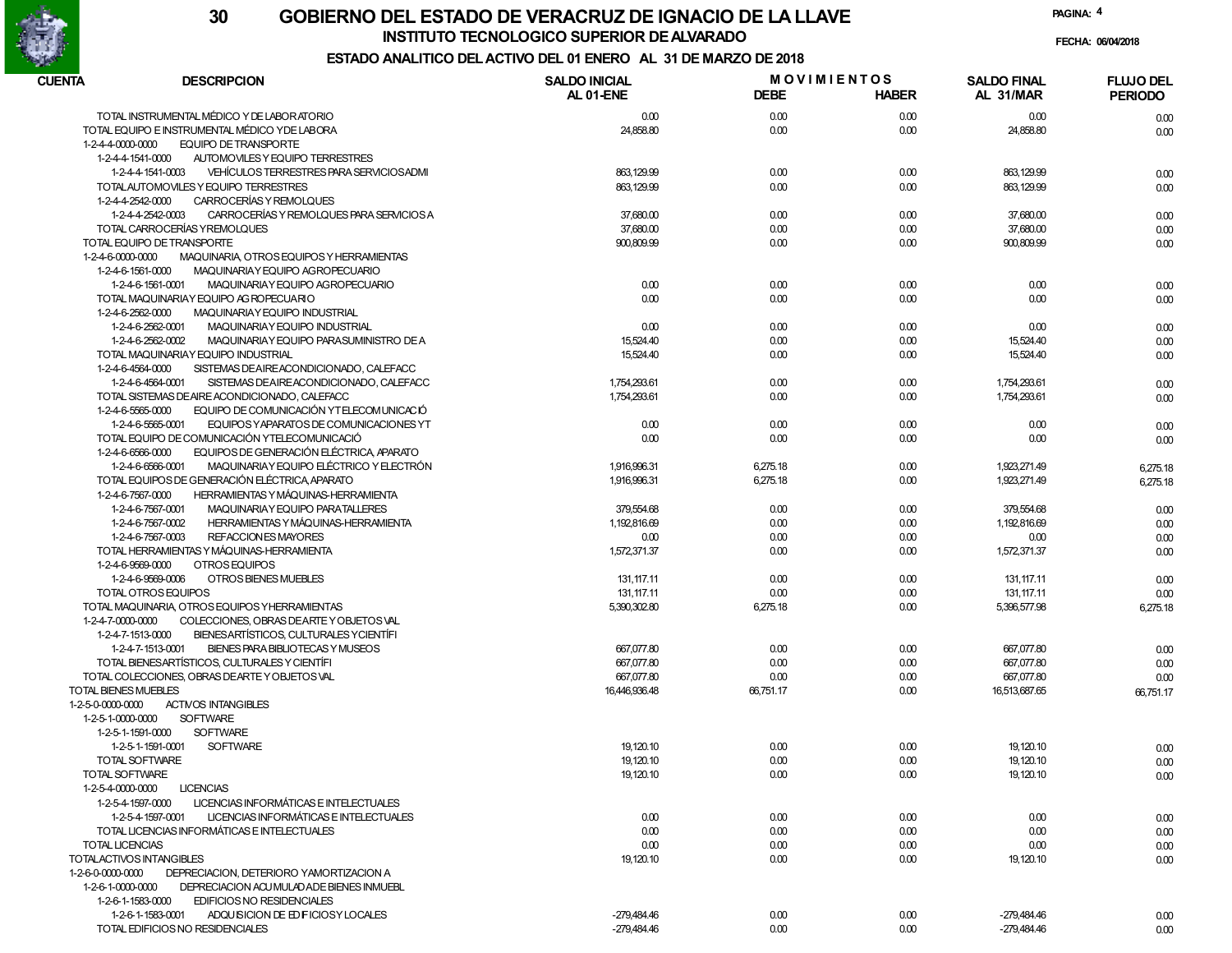

**INSTITUTO TECNOLOGICO SUPERIOR DE ALVARADO**

**PAGINA:5**

**FECHA: 06/04/2018**

| CUENTA              | <b>DESCRIPCION</b>                             | <b>SALDO INICIAL</b> | <b>MOVIMIENTOS</b> |              | <b>SALDO FINAL</b> | <b>FLUJO DEL</b> |
|---------------------|------------------------------------------------|----------------------|--------------------|--------------|--------------------|------------------|
|                     |                                                | AL 01-ENE            | <b>DEBE</b>        | <b>HABER</b> | AL 31/MAR          | <b>PERIODO</b>   |
|                     | TOTAL DEPRECIACION ACUMULADA DE BIENES INMUEBL | -279,484.46          | 0.00               | 0.00         | -279,484.46        | 0.00             |
| 1-2-6-2-0000-0000   | DEPRECIACION ACU MULAD ADE BIENES INMUEBL      |                      |                    |              |                    |                  |
| 1-2-6-2-2622-0000   | EDIFICACION NO HABITACIONAL                    |                      |                    |              |                    |                  |
| 1-2-6-2-2622-0001   | EDIFICACION NO HABIATACIONAL                   | -123,866.42          | 0.00               | 0.00         | -123,866.42        | 0.00             |
|                     | TOTAL EDIFICACION NO HABITACIONAL              | $-123,866.42$        | 0.00               | 0.00         | -123,866.42        | 0.00             |
|                     | TOTAL DEPRECIACION ACUMULADA DE BIENES INMUEBL | $-123,866.42$        | 0.00               | 0.00         | -123,866.42        | 0.00             |
| 1-2-6-3-0000-0000   | DEPRECIACION ACU MULADADE BIENES MUEBLES       |                      |                    |              |                    |                  |
| 1-2-6-3-1511-0000   | MUEBLES DE OFICINA Y ESTANTERIA                |                      |                    |              |                    |                  |
| 1-2-6-3-1511-0001   | MOBILIARIO Y EQUIPO DE OFICINA                 | $-1,502,705.60$      | 0.00               | 0.00         | $-1.502.705.60$    | 0.00             |
|                     | TOTAL MUEBLES DE OFICINAY ESTANTERIA           | $-1,502,705.60$      | 0.00               | 0.00         | $-1,502,705.60$    | 0.00             |
| 1-2-6-3-1513-0000   | BIENESARTISTICOS, CULTURALES YCIENTIFI         |                      |                    |              |                    |                  |
| 1-2-6-3-1513-0001   | BIENES PARA BIBLIOTECAS Y MUSEOS               | $-424,752.11$        | 0.00               | 0.00         | $-424,752.11$      | 0.00             |
|                     | TOTAL BIENES ARTISTICOS, CULTURALES Y CIENTIFI | $-424,752.11$        | 0.00               | 0.00         | $-424,752.11$      |                  |
| 1-2-6-3-1521-0000   | EQUIPO AUDIOVISUAL                             |                      |                    |              |                    | 0.00             |
|                     |                                                |                      |                    |              |                    |                  |
| 1-2-6-3-1521-0001   | <b>EQUIPO AUDIOVISUAL</b>                      | -468,679.65          | 0.00               | 0.00         | -468,679.65        | 0.00             |
|                     | TOTAL EQUIPO AUDIOVISUAL                       | -468,679.65          | 0.00               | 0.00         | -468,679.65        | 0.00             |
| 1-2-6-3-1531-0000   | EQUIPO MEDICO Y DE LABORATORIO                 |                      |                    |              |                    |                  |
| 1-2-6-3-1531-0001   | EQUIPO MEDICO Y DE LABORATORIO                 | $-5,386.07$          | 0.00               | 0.00         | $-5,386.07$        | 0.00             |
|                     | TOTAL EQUIPO MEDICO YDE LABORATORIO            | $-5,386.07$          | 0.00               | 0.00         | $-5,386.07$        | 0.00             |
| 1-2-6-3-1541-0000   | AUTOMONILES Y EQUIPO TERRESTRE                 |                      |                    |              |                    |                  |
| 1-2-6-3-1541-0003   | VEHICULOS TERRESTRES PARA SERVADMINISTR        | -685,462.32          | 0.00               | 0.00         | $-685,462.32$      | 0.00             |
|                     | TOTALAUTOMONILES Y EQUIPO TERRESTRE            | -685,462.32          | 0.00               | 0.00         | $-685,462.32$      | 0.00             |
| 1-2-6-3-2512-0000   | MUEBLES EXCEPTO DE OFICINAY ESTANTERIA         |                      |                    |              |                    |                  |
| 1-2-6-3-2512-0001   | <b>OTROS MUEBLES</b>                           | $-38,189.85$         | 0.00               | 0.00         | $-38,189.85$       | 0.00             |
|                     | TOTAL MUEBLES EXCEPTO DE OFICINAY ESTANTERIA   | $-38,189.85$         | 0.00               | 0.00         | $-38,189.85$       | 0.00             |
| 1-2-6-3-2522-0000   | APARATOS DEPORTIVOS                            |                      |                    |              |                    |                  |
| 1-2-6-3-2522-0001   | <b>EQUIPOS DEPORTIVOS</b>                      | $-1,890.00$          | 0.00               | 0.00         | $-1,890.00$        | 0.00             |
|                     | TOTALAPARATOS DEPORTIVOS                       | $-1,890.00$          | 0.00               | 0.00         | $-1,890.00$        | 0.00             |
| 1-2-6-3-2542-0000   | CARROCERIAS Y REMOLQUES                        |                      |                    |              |                    |                  |
| 1-2-6-3-2542-0003   | CARROCERIAS Y REMOLQUEZ SERV ADTIVOS           | $-14,680.00$         | 0.00               | 0.00         | $-14,680.00$       | 0.00             |
|                     | TOTAL CARROCERIAS YREMOLQUES                   | $-14,680.00$         | 0.00               | 0.00         | $-14,680.00$       | 0.00             |
| 1-2-6-3-2562-0000   | MAQUINARIAY EQUIPO INDUSTRIAL                  |                      |                    |              |                    |                  |
| 1-2-6-3-2562-0002   | MAQ Y EQUIPO PARA SUMINISTRO DEAGUA POB        | $-2,682.44$          | 0.00               | 0.00         | $-2,682.44$        | 0.00             |
|                     | TOTAL MAQUINARIAY EQUIPO INDUSTRIAL            | $-2,682.44$          | 0.00               | 0.00         | $-2,682.44$        | 0.00             |
| 1-2-6-3-3515-0000   | EQUIPO DE COMPUTO Y DETECN DE LA INFOR         |                      |                    |              |                    |                  |
| 1-2-6-3-3515-0001   | <b>BIENES INFORMATICOS</b>                     | $-4,320,165.83$      | 0.00               | 0.00         | $-4,320,165.83$    | 0.00             |
|                     | TOTAL EQUIPO DE COMPUTO Y DE TECN DE LA INFOR  | -4,320,165.83        | 0.00               | 0.00         | $-4,320,165.83$    |                  |
| 1-2-6-3-3523-0000   | CAMARAS FOTOGRAFIAS Y VIDEOS                   |                      |                    |              |                    | 0.00             |
| 1-2-6-3-3523-0001   | EQUIPO FOTOGRAFICO                             | $-8,456.03$          | 0.00               | 0.00         | $-8,456.03$        |                  |
|                     |                                                |                      |                    | 0.00         |                    | 0.00             |
|                     | TOTAL CAMARAS FOTOGRAFIASY VIDEOS              | $-8,456.03$          | 0.00               |              | $-8,456.03$        | 0.00             |
| 1-2-6-3-4564-0000   | SISTEMA DE AIRE ACOND. CALEFAC Y REFRIGE       |                      |                    |              |                    |                  |
| 1-2-6-3-4564-0001   | SISTEMA DE AIRE ACOND. CALEFAC Y REFRIG        | -298,936.07          | 0.00               | 0.00         | -298,936.07        | 0.00             |
|                     | TOTAL SISTEMADE AIREACOND, CALEFAC YREFRIGE    | -298,936.07          | 0.00               | 0.00         | -298,936.07        | 0.00             |
| 1-2-6-3-6566-0000   | EQUIP DE GENERACION ELECT YAPARAT              |                      |                    |              |                    |                  |
| 1-2-6-3-6566-0001   | MAQUINARIAY EQUIPO ELECTRIC Y ELECTRON         | -847,267.81          | 0.00               | 0.00         | $-847,267.81$      | 0.00             |
|                     | TOTAL EQUIP DE GENERACION ELECTY APARAT        | -847,267.81          | 0.00               | 0.00         | $-847,267.81$      | 0.00             |
| 1-2-6-3-7567-0000   | <b>HERRAM MAQUI Y HERRAM</b>                   |                      |                    |              |                    |                  |
| 1-2-6-3-7567-0001   | MAQUINARIAY EQUIPO PARATALLERES                | $-155,352.96$        | 0.00               | 0.00         | -155,352.96        | 0.00             |
| 1-2-6-3-7567-0002   | MAQUINARIA MAQYHERRAMIENTAS                    | $-732,298.17$        | 0.00               | 0.00         | -732,298.17        | 0.00             |
|                     | TOTAL HERRAM MAQUI YHERRAM                     | -887,651.13          | 0.00               | 0.00         | $-887,651.13$      | 0.00             |
| 1-2-6-3-9529-0000   | OTRO MOBILIARIO Y EQUIPEDUC Y RECREAT          |                      |                    |              |                    |                  |
| 1-2-6-3-9529-0001   | EQUIPOS RECREATIVOS                            | $-212,185.74$        | 0.00               | 0.00         | $-212,185.74$      | 0.00             |
| 1-2-6-3-9529-0002   | <b>INSTRUMENTOS MUSICALES</b>                  | $-30,152.97$         | 0.00               | 0.00         | $-30,152.97$       | 0.00             |
| 1-2-6-3-9529-0003   | MUEBLES ESCOLARES                              | -463,329.35          | 0.00               | 0.00         | $-463,329.35$      | 0.00             |
|                     | TOTAL OTRO MOBILIARIO YEQUIP EDUC Y RECREAT    | $-705,668.06$        | 0.00               | 0.00         | $-705,668.06$      | 0.00             |
| 1-2-6-3-9569-0000   | OTROS EQUIPOS                                  |                      |                    |              |                    |                  |
| 1-2-6-3-9569-0006   | OTROS BIENES MUEBLES                           | $-122,391.77$        | 0.00               | 0.00         | $-122,391.77$      | 0.00             |
| TOTAL OTROS EQUIPOS |                                                | $-122,391.77$        | 0.00               | 0.00         | $-122,391.77$      | 0.00             |
|                     | TOTAL DEPRECIACION ACUMULADA DE BIENES MUEBLES | -10,334,964.74       | 0.00               | 0.00         | -10,334,964.74     | 0.00             |
|                     |                                                |                      |                    |              |                    |                  |